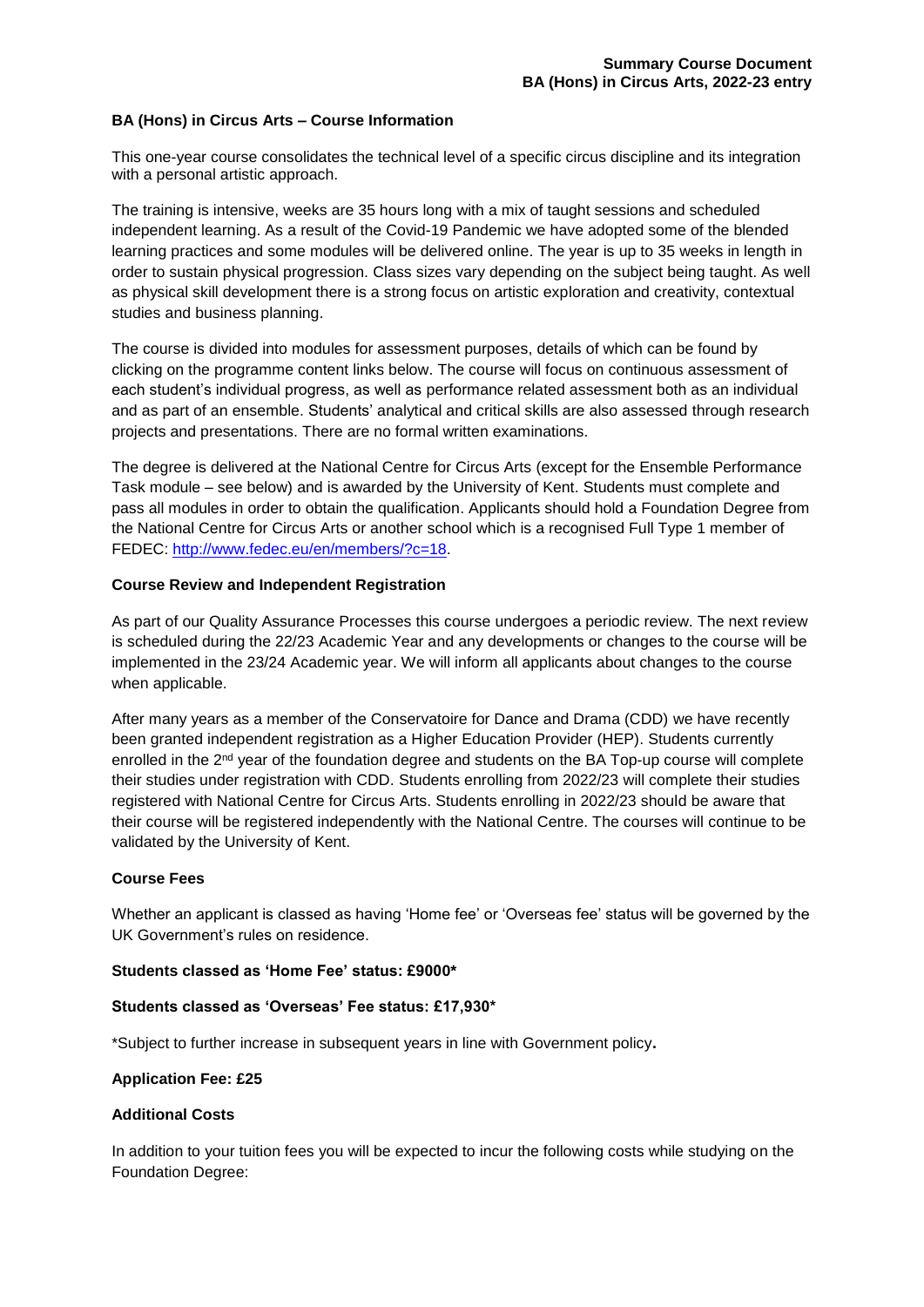- You will be expected to bear the cost of attending at least one circus performance during your period at the National Centre. Tickets can range from £5-£20 for London shows. Also, whilst not mandatory, you will be strongly advised to see as many other performances as possible because this is a circus arts programme with a strong focus on performance
- Tuition fees do not include some personal materials, such as practice clothes/kit and books

# **Equipment**

The specialist equipment used in some circus specialisms can be expensive, but it is normally possible for the National Centre to supply you with access to the equipment you will need for your course. There are some exceptions, notably any apparatus which has to be custom made or made to fit the student's size. One example of this would be a Cyr wheel. Most students opt to purchase their own equipment, and the National Centre has a loan scheme to assist you in the purchase of circus equipment, provided this is essential for your circus discipline.

# **Locations**

The National Centre is an organisation that is situated in Old Street in Central London. As well as delivering our Higher Education Courses, the building is used at various times by professionals who are members of 'Open Training', as well as children and adults who attend our many classes and courses. The building is also a popular events venue and available to hire. Some income that is generated from venue hire supports the delivery of our Higher Education courses. Whilst the majority of modules are delivered onsite in the NCCA building, there may be a need to relocate some modules to external venues during event hires and sometimes Higher Education production periods. These will always be London based venues and we will always endeavour to make them as close to the NCCA building as possible. You will be informed as soon as possible by the Higher Education Team about where your classes will take place if not at the NCCA and be supported in traveling to those venues.

### **Entry Requirements**

- Applicants should hold a Foundation Degree from the National Centre for Circus Arts or another school which is a recognised Full Type 1 member of FEDEC. A full list can be found here on our [website.](https://www.nationalcircus.org.uk/degrees/ba-hons/)
- Any candidate applying for direct entry to the BA (Hons) course from any of these institutions must provide evidence that they have successfully completed two years of training on a relevant course, equivalent to a Foundation Degree, along with details of their previous study (for example a student handbook or module guide).
- Direct entry applicants will be interviewed at audition, and will be expected to provide a reference and their transcript to date. This is to ensure that they are being assessed for entry on the same basis as internal applicants from the National Centre Foundation Degree.
- Applicants will be required to demonstrate a proficiency in both written and verbal English language which would normally be GCSE English or equivalent International English Language Testing System. Overseas students may be required to take a Secure English Language Test (SELT) prior to entry in order to meet VISA requirements.
- We define BA level in this context as someone who can formulate and communicate his or her technical and artistic needs at a level consistent with a view to entering the profession as a young practitioner. We also expect candidates to be capable of working at a level of autonomy not necessarily present, or acquired at, Foundation Degree level.

# **BA (Hons) in Circus Arts – Programme Content**

**Overview**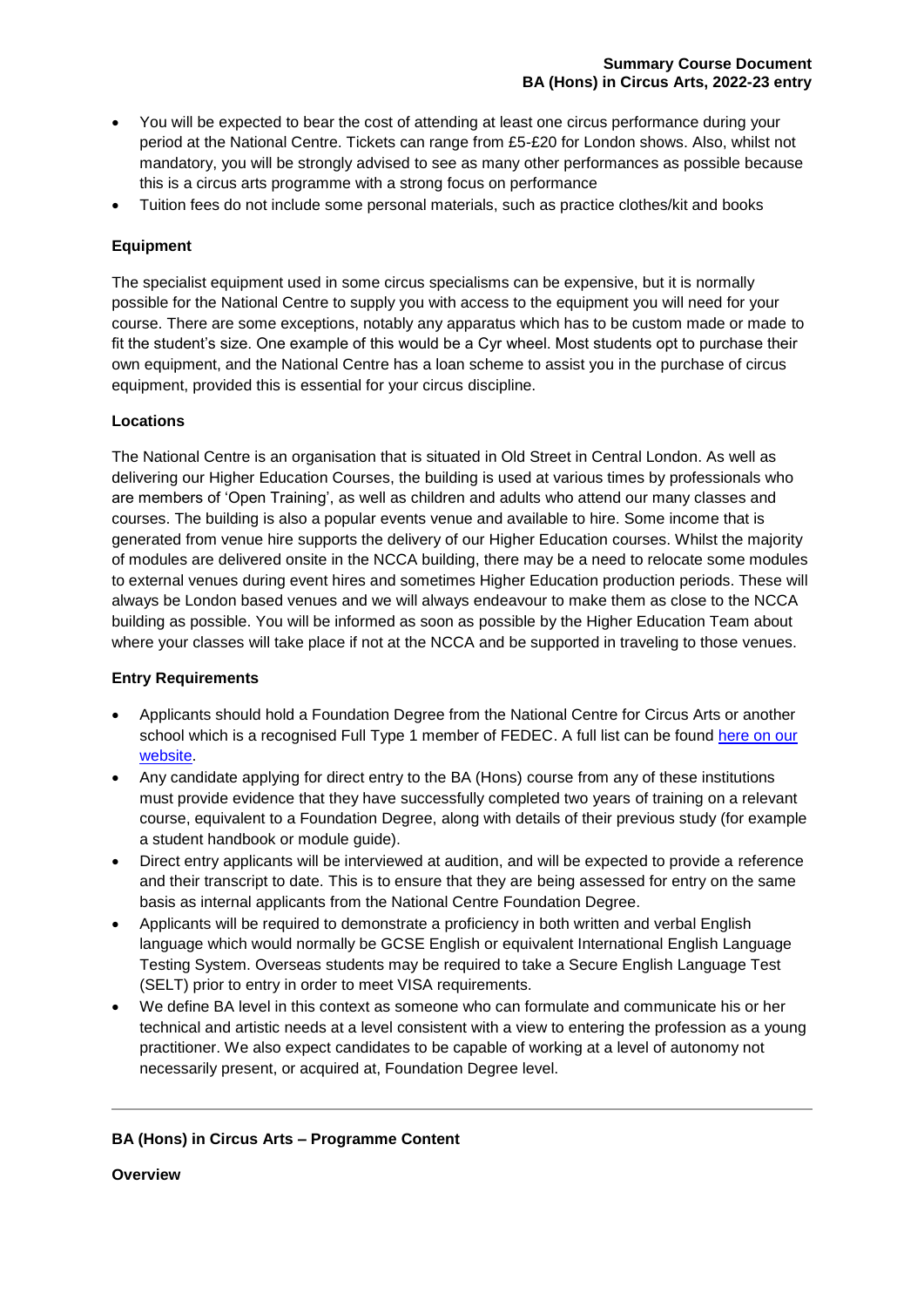The emphasis of this year long 'top-up' course is to consolidate the technical level of each student's specific circus discipline, continue to develop their personal artistic approach, advance their analytical and reflective skills and build upon their experience of performance contexts. A typical week includes classes in and to support their specific circus discipline, sessions in direction and movement, contextual studies, time for research and academic study, and a higher expected level of autonomy and independent practice than the Foundation Degree.

The BA (Hons) Degree programme is comprised of 7 core modules:

# **Circus Discipline Level 2**

In this module students will build on their skill acquisition in their circus discipline with the aim to progress their physical, technical and artistic development as a circus artist in line with industry expectations. The module will be delivered as a combination of tutor led discipline focused sessions/workshops and task driven independent learning. Scheduled independent and peer led learning sessions are a central element of this module.

Alongside progression with technical skills in their discipline, students will be expected to demonstrate a level of professionalism in their practice in line with industry expectations of circus artists. Students will be assessed on both of these elements, and will also complete a risk assessment to demonstrate a professional level of understanding regarding health and safety protocols related to their discipline

# **Circus in the 21st Century**

This module allows students to analyse and contextualise developments in contemporary circus. Students will be assessed on student-led theoretical presentations on specific practitioners and will also produce an original piece of research in the form of a practitioner interview and reflective essay.

### **Directing**

This module draws together learning from academic and performance classes to introduce students to the practice of directing. Students will each have the opportunity to direct a short piece, and to perform in one another's work and will be assessed on presentations at different stages of development.

### **Movement and Composition 2**

This module advances students' ability to apply principles of choreography and composition to the creation of new work. Students will devise and perform original movement pieces, and will be assessed on both their process of creation and their performance.

### **The Business Plan**

Students work individually or in a group to prepare a business plan for the development of a professional project for possible implementation after graduation. Students will be partnered with a mentor from the industry to help them realise their projects.

### **Ensemble Performance Task**

This module comprises an ensemble production devised in collaboration with an external director or choreographer. This work takes place over an intensive period of a number of weeks and culminates in the creation of a professional standard production for public viewing. This module usually takes place externally, and occasionally may take place outside of London or the UK.

### **Negotiated Performance Task**